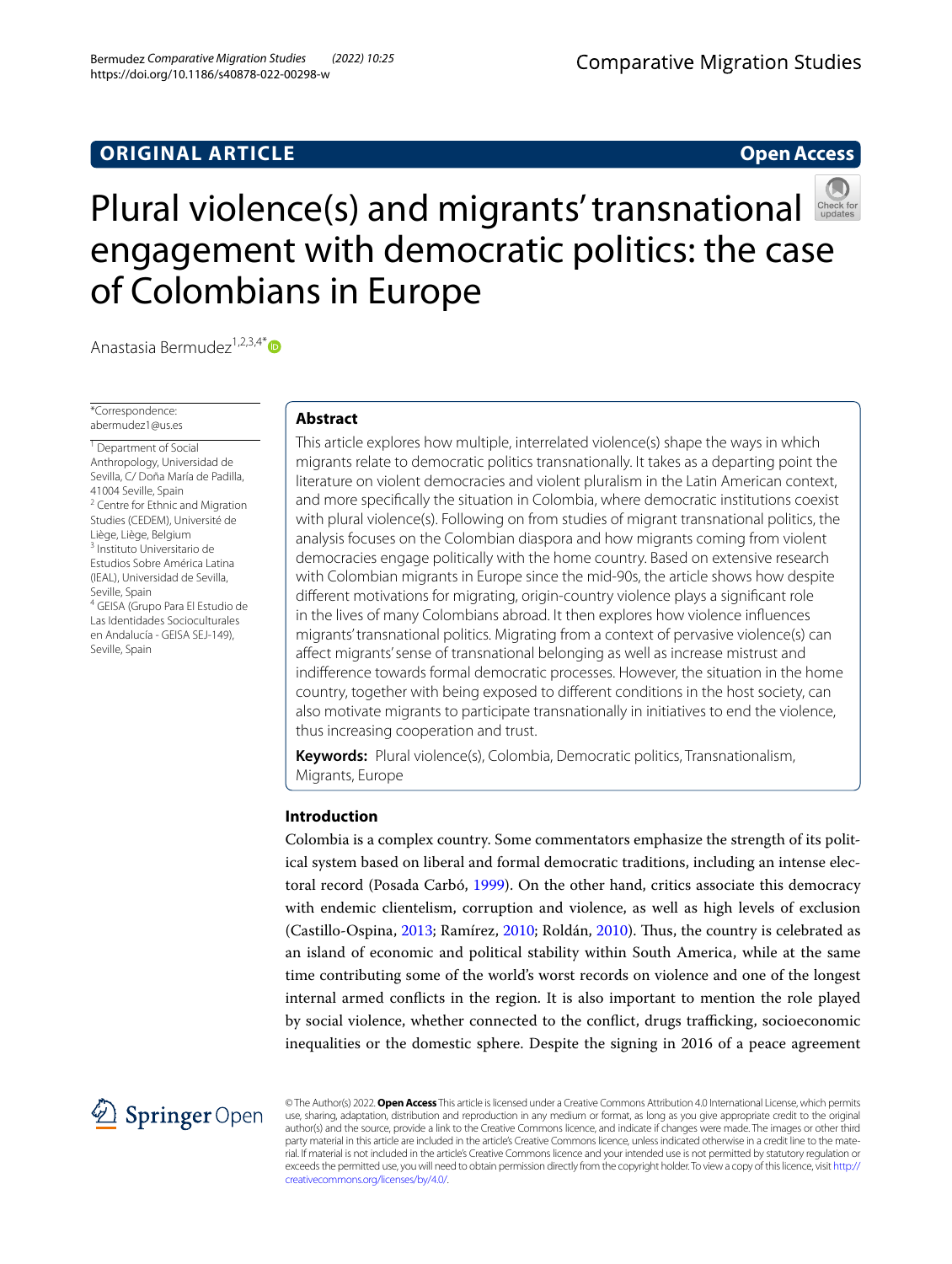with the largest guerrilla group in the country, violence continues to be part of people's lives in Colombia with the emergence of new violent actors such as those included in the GAOs (*Grupos Armados Organizados*—Organised Armed Groups) and levels of asylum seekers fleeing abroad rising (Bermudez, [2021\)](#page-15-1).

These different violence(s) are deeply interrelated and have had as one of their main consequences the displacement of millions of people, profoundly afecting the social fabric of the country (see, for instance, Celestina, [2016](#page-15-2)). Attention has focused foremost on the plight of the internally displaced population, amounting to more than 8 million people, the largest in the world according to official data (United Nations High Commissioner for Refugees [UNHCR], [2021\)](#page-16-3), while the situation of refugees and others migrating abroad is less well known (see, for instance, Riaño-Alcalá and Villa [2008](#page-16-4)). Tis is partly because Colombian international outfows have been treated largely as economic migration, while the role played by diferent types of violence in this exodus has being obscured.

Still, Colombian migrants abroad are not merely the consequence of economic, social or political conditions expelling them from the home country; they are also active agents who have (re)created new lives in diferent host countries, forming transnational connections with the home country and within the diaspora, including in the political sphere. At the same time, the violence experienced, as Celestina [\(2016](#page-15-2)) argues, does not only have efects at the macro level, but also within communities and in people's individual existence. The rest of this article explores the impact of different, interrelated violence(s) in Colombian migrants' lives and how this afects how they relate to democratic politics in Colombia (and the receiving country). The analysis is informed by theoretical debates around the concepts of violent democracies and violent pluralism (Pérez-Armendáriz, [2021](#page-16-5); Von Holdt, [2014](#page-16-6)), as well as earlier literature on political transnationalism and Colombian migration abroad, and based on extensive qualitative research with Colombian migrants in Europe (mostly United Kingdom [UK], Spain and Belgium) carried out since the mid-1990s until now (Bermudez, [2016,](#page-15-3) [2021\)](#page-15-1), as detailed in the next two sections. After this, the text focuses frst on how despite diferent motivations for migrating abroad various inter-related types of violence have played a signifcant role in many Colombian migrants' lives. Secondly, it analyses the impact on experiences in countries of settlement, and more particularly on political perceptions and participation from a transnational perspective. Results show how violent democracies can have diferent efects, increasing mistrust and indiference towards democratic processes and within communities, but also encouraging participation in informal politics favouring peace. The article ends with the conclusions, linking findings with the theoretical framework.

## **Democracy, violence and migration in Colombia**

Von Holdt ([2014](#page-16-6)) argues that rather than treating violence and democracy as antithetical to each other, in many countries of the Global South they have become mutually constitutive. In democracies experiencing high levels of confict, violence can act as an alternative source of power through which to "preserve" or "contest" the ruling order (Von Holdt, [2014](#page-16-6): 129). This is why it would be wrong to define these democracies as failed or incomplete (see also Arias & Goldstein, [2010](#page-15-4)). Such theories have been applied in Latin America, where some countries with long democratic traditions or on the way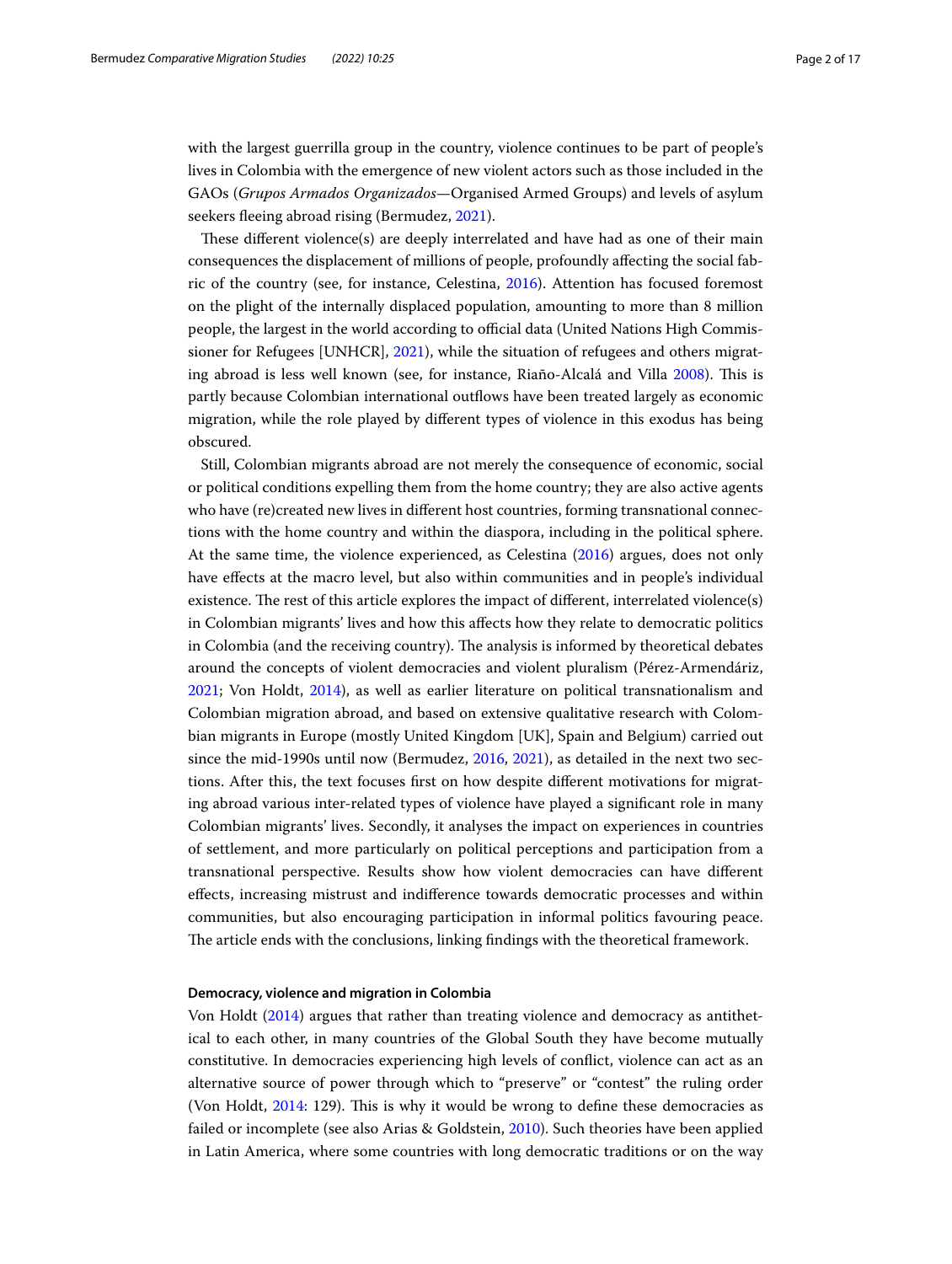to democratization experience high levels of plural violence(s). For Arias and Goldstein ([2010:](#page-15-4) 5) violence is "critical to the foundation of Latin American democracies, the maintenance of democratic states, and the political behaviour of democratic citizens". Although these arguments have been criticized for providing a "disturbing" and "unethical" vision of democracy (Sluka, [2011](#page-16-7)), the tentative concepts of "violent democracy" and "violent pluralism" ofer an interesting prism through which to examine Colombia.

As Ramírez [\(2010](#page-16-1)) and Roldán [\(2010\)](#page-16-2) show, violence has played a key role in Colombian politics, economics and society throughout most of its democratic history. Violent pluralism emphasizes the idea of using violence to support or contest the status quo by a plurality of actors, from the more institutionalized (parties, officials, state authorities) at diferent levels (national, regional, local) to civil society (economic interests, guerril-las, criminal organizations) and individuals (Pérez-Armendáriz, [2021\)](#page-16-5). This reflects the situation in Colombia in the last few decades, where state forces, left-wing guerrillas and right-wing paramilitaries have fought a war fuelled by drugs-related and other criminal and social violence(s).

Compared to other countries in the region, Colombia has not gone through prolonged dictatorship. Still, throughout the nineteenth and twentieth centuries, inter-party violence coexisted with the functioning of a formal democracy and regular elections. *La Violencia* (The Violence, 1946–1958) left hundreds of thousands of people dead and displaced. Caballero (n.d.) claims that this confict was "a sum of many, diverse violences in small letters: political, social, economic and religious", thus emphasizing the relationship between the diferent types. *La Violencia* led to a brief military regime followed by the institutionalization of political exclusion through the *Frente Nacional* (National Front). Even though this new, limited democratic regime officially ended in 1974, and the 1991 Constitution was celebrated as a major step towards a more inclusionary democracy, many expectations remained unfulfilled. This is especially so in the case of the multiple violence(s) afecting the country. Colombia has had the longest internal armed confict in Latin America—a confrontation between the State, left-wing rural and urban guerrillas and right-wing paramilitaries with diferent histories and impacts across the country and population groups-, mainly rooted in the struggle for land and other economic resources as well as political power. Alfredo Molano, long-term Colombian analyst, argues that: "the formula of all forms of struggle… is general for everyone doing politics (...)They all do it" (Narváez, [2019:](#page-16-8) n.p.).

This portrayal can be extended to other types of violence. Through the 1980s–1990s, Colombia assumed notoriety as one of the most violent countries in the world, with Medellin as the symbolic global capital of crime. The violence and power of the drug cartels had political repercussions, contributing to the armed confict, extending corruption and seeking to build their own political programme. It also had widespread social impacts, increasing fear and mistrust within society and multiplying diferent violence(s) among vulnerable sectors such as the young, urban poor (McIlwaine & Moser, [2001\)](#page-16-9). Studies correlate this generalised violence with levels of urbanisation and poverty, the proliferation of arms and the lack of a state monopoly on the use of violence

<span id="page-2-0"></span> $1$  Own translation from the original in Spanish.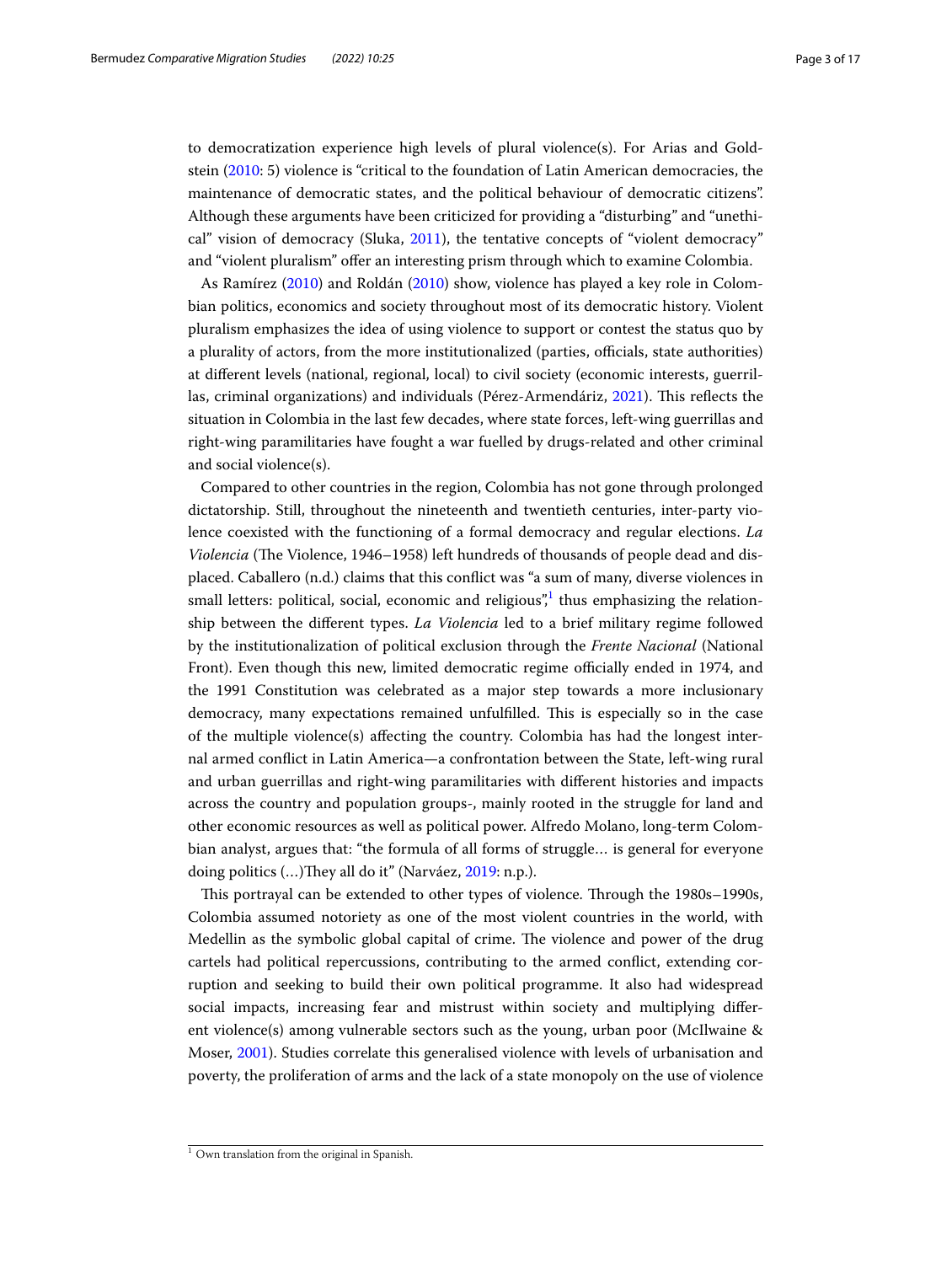(Briceño-León, [2008](#page-15-5)). Waldmann [\(2007\)](#page-16-10) uses the more controversial concept "culture of violence" to explain the widespread use of violence by multiple collective and individual actors to resolve confict, associated to high levels of impunity. For this author, although economic and political factors are important, they are not sufficient explanations for the levels of violence in the country. He sees violence and crime as a permanent (chronic) characteristic of Colombian society, and relates this to culture in its broader and narrower meanings. For him, violence and coercion have become "fxed components of [the] social and political machinery" and are perpetuated by collective values and norms (Waldmann, [2007](#page-16-10): 594). This is reflected in the excessive use of violence, the entrenchment of a "friend-foe mentality" and the "the lack of restrictive taboos and informal sanctions against the unauthorized use of violence" (Waldmann, [2007](#page-16-10): 598).

As a result authors speak of Colombia's democracy as "deviant" (Murillo Castaño & Osorio Ramírez, [2007](#page-16-11)), with formal processes such as elections coexisting with plural violence(s) and a strong state focus on maintaining order (Ramírez, [2010\)](#page-16-1). Initiatives ranking countries on the quality of their democracy, political rights and civil liberties or the strength of the state fnd Colombia lacking in important aspects, including it among "flawed democracies" (Democracy Index) $^2$  or "partly free" countries (Freedom in the World).<sup>[3](#page-3-1)</sup> Furthermore, there is evidence of violence being used by all actors in Colombia (including the state) to infuence the results of elections or eliminate opposition (Roldán, [2010](#page-16-2)).

Parallel to this, Colombia has gone through several peace processes with a multiplicity of armed actors, culminating in the peace accords with the Revolutionary Armed Forces of Colombia (FARC—*Fuerzas Armadas Revolucionarias de Colombia*) in 2016. This brought the country closer to a peaceful solution to the armed conflict (Moreira et al., [2015\)](#page-16-12), however, reports are that violence is increasing again, particularly afecting community and environmental leaders as well as social activists. Tis context has left a legacy of deaths and personal injury, disappearances, human rights abuses, forced displacement and spoliation. At a more symbolic level, it has destroyed communities and undermined values of trust and solidarity, contributing to the degradation of political and social life, with diferent consequences across regions and sectors of the population. Celestina [\(2016](#page-15-2): 105) talks about the impacts of exposure to violence on both the "politics of belonging" (related to citizenship) and "place-belongingness" (feelings of home). On the other hand, "a variety of democratic institutions (civic action committees, cooperatives, municipal action groups, peasant producer associations, etc.) have been promoted by sectors of the Colombian state and civil society as an antidote to violence" (Roldán, [2010:](#page-16-2) 67). Examples of this are the *zonas de reserva campesina* in rural areas, despite the difculties faced by some of these communities in maintaining autonomous development and peace (Quijano-Mejía & Linares-García, [2017\)](#page-16-13), as well as the wider role of civil society initiatives in the construction of peace (Ardila Muñoz, [2004](#page-15-6)).

Violence has afected worse the most vulnerable, including women and children, rural communities, indigenous and black populations, and the urban poor. Gill ([2014](#page-16-14): 54)

<span id="page-3-0"></span> $2$  The Economist (2020): [https://www.economist.com/graphic-detail/2020/01/22/global-democracy-has-another-bad](https://www.economist.com/graphic-detail/2020/01/22/global-democracy-has-another-bad-year)[year.](https://www.economist.com/graphic-detail/2020/01/22/global-democracy-has-another-bad-year)

<span id="page-3-1"></span><sup>3</sup> Freedom House (2021): [https://freedomhouse.org/country/colombia/freedom-world/2021.](https://freedomhouse.org/country/colombia/freedom-world/2021)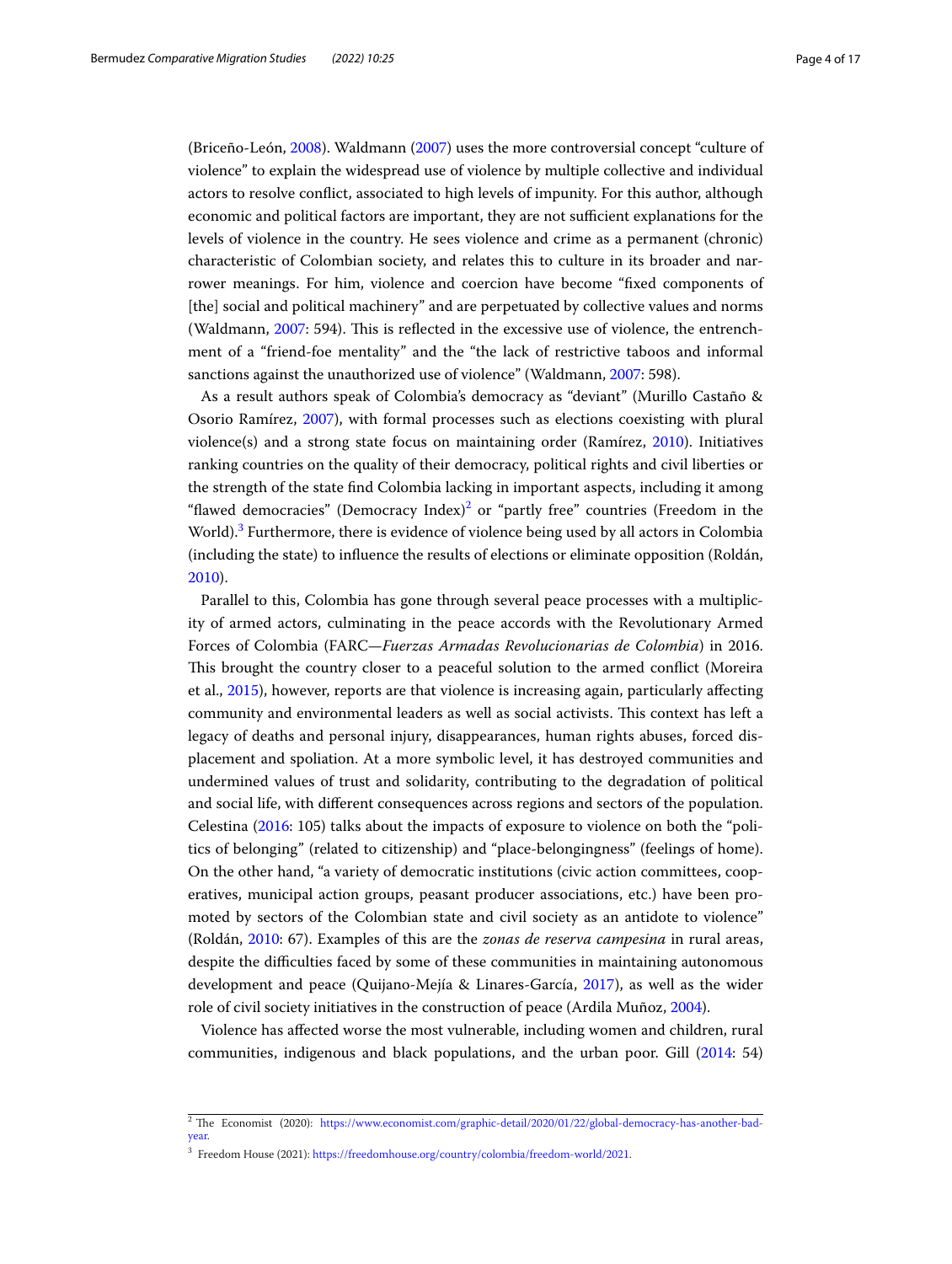exposes the damage and transformations sufered by working-class neighbourhoods in Barrancabermeja afected by paramilitary and criminal violence: "[s]ocial practices that once formed the integument of social life" disappeared or were badly afected, and people did not know who to trust any more, thus turning "inward" and seeking "individual solutions to their problems", as mistrust, uncertainty and clientelism based on fear and the need to survive enforced new social and political norms. Other studies of poor urban communities in Colombia afected by economic and social violence have also found a signifcant erosion of social capital as a result of fear, disunity and a culture of "silence", with distrust of state institutions particularly high (McIlwaine & Moser, [2001\)](#page-16-9). Regional comparisons show Colombia to be among the top countries where citizens mistrust political parties, institutions and processes, related as well to perceptions of corruption (Carreras & Irepoglu, [2013\)](#page-15-7), which could help explain the relative low levels of electoral participation.

However, we know less about the efects of plural violence(s) on Colombians abroad, and the impacts on their political attitudes and participation, both in formal and informal activities. Official data put the number of Colombian migrants living abroad in 2020 at just over 3 million (UN International Migrant Stock), $^4$  $^4$  while the UNHCR for this same year cites just under 190,000 Colombian refugees under its mandate and 70,917 asylum-seekers.<sup>[5](#page-4-1)</sup> The relative weight of the internally displaced population has meant that those crossing international borders have received less attention. Studies have looked at the many impacts of internal displacement, including processes of uprootedness and reconstruction, disruption of the social fabric and transformation of identities (Meertens, [2002](#page-16-15)), or the powerful presence of fear in the narratives of internally displaced people and refugees (Riaño-Alcalá, [2008\)](#page-16-16). Some research also underlines the high levels of disunity, mistrust and exclusion within Colombian migrant communities abroad, in great part linked to the context of violence(s) in the home country (Guarnizo et al., [1999](#page-16-17)), which according to Guarnizo et al. ([2003](#page-16-18)) contributes to a prevalence of private, individual transnational links over public, collective ones. While other work focuses on the diferent ways the Colombian diaspora abroad contributes politically to democracy in the home country (Bermudez et al., [2017\)](#page-15-8).

The present article seeks to analyse in more depth the impact of multiple, interrelated violence(s) on Colombian migrants' perceptions and actions towards democratic politics in the home country. It does so based on the wide literature on migrant transnational politics. Transnational politics generally refers to political activities that criss-cross national borders, and in this case to migrant political involvement in home countries as well as sending states´ policies infuencing them (Martiniello & Lafeur, [2008\)](#page-16-19). Practices can include a wide range of phenomena like "transnational election campaigns and cross-border voting, migrants' rallies against injustices in the country of origin or demonstrations to defend it, or engagement in hometown associations" (Østergaard-Nielsen, [2003](#page-16-20): 761). This relates as well to transnational citizenship, a highly contested concept that for the purposes of our analysis includes both conceptions from above (rights) and below (membership or belonging) (Fox, [2005;](#page-16-21) see also Celestina, [2016\)](#page-15-2).

<span id="page-4-0"></span><sup>4</sup> [https://www.un.org/development/desa/pd/content/international-migrant-stock.](https://www.un.org/development/desa/pd/content/international-migrant-stock)

<span id="page-4-1"></span><sup>5</sup> [https://www.unhcr.org/refugee-statistics/download/?url](https://www.unhcr.org/refugee-statistics/download/?url=xY4Nmu)=xY4Nmu.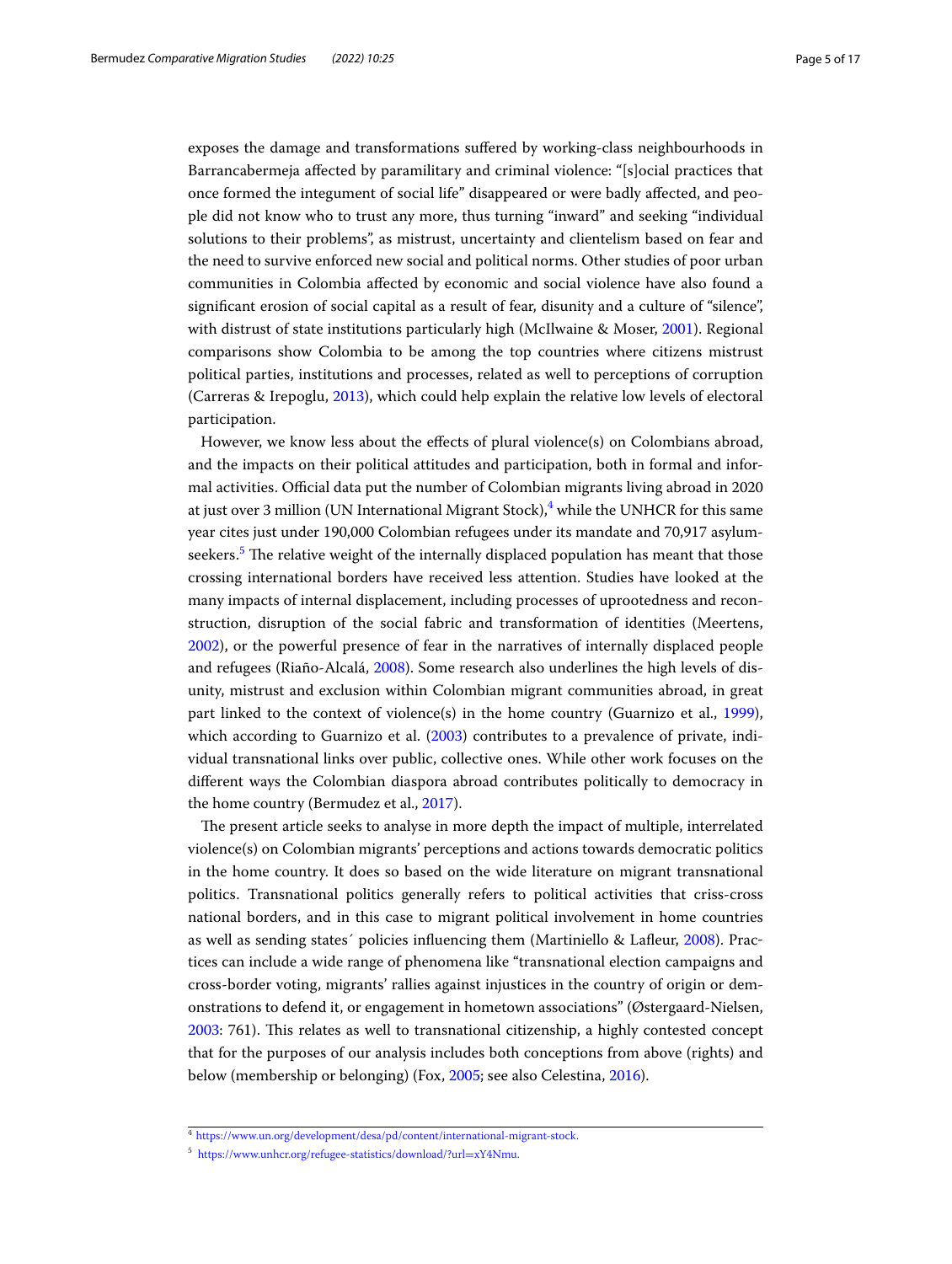## **Methodology**

The analysis below is the result of more than 20 years researching Colombian migra-tion to Europe, especially the UK, Spain and Belgium.<sup>[6](#page-5-0)</sup> These are among the main destinations for Colombian migrants and refugees in this region: the UK started to receive signifcant Colombian infows from the 1970s, while Spain did not become a main destination for Latin American migrants until the 1990s and the start of the twenty-frst century, but hosts by far the largest Colombian community in Europe; Belgium, by contrast, is home to a much smaller Colombian population, however, the research conducted unearthed signifcant transnational connections between these three communities, as explored in previous studies (Bermudez, [2016](#page-15-3), [2021\)](#page-15-1). Research involved mostly qualitative ethnography since the mid-1990s as part of diferent projects, amounting to more than 200 interviews with Colombian migrants and refugees, as well as informal conversations, interviews with key informants, participant observation, virtual ethnography and surveys.

The work here is based on qualitative data collected up until 2021. Although the different projects focused on diverse aspects of Colombian migration to Europe, such as the experiences of women and refugees or processes of integration in host societies, the issue of Colombian migrants' transnational politics in the context of violence and search for peace in Colombia has always been a key part of the research, so it is possible to undertake a longitudinal analysis of the data. The objective is, first, demonstrate the connections between plural violence(s) and Colombian migration abroad, and, secondly, explore some impacts on migrants' transnational politics in the context of Colombia's violent democracy. To achieve this, the article builds up from previous analyses, incorporating more recent data and developments.

## **Violent pluralism and migration from Colombia**

Colombian migrants provide many, interrelated motivations for migrating, including economic, study or relationship motives. Violence is also a key direct or indirect factor, but not always acknowledged in research, with migration outside the region seen primarily as economic, in opposition to internal or cross-border displacements. Following a systematic analysis of all the qualitative interviews conducted, it was possible to detect three main ways in which experiences of plural violence(s) and their connections to mobilities come up in the narratives.

First, there are Colombians who left the home country for reasons directly related to the armed confict and consider themselves refugees, whether they are recognised as such or not. Colombian refugees started arriving in Europe in the 1970s, frst escaping state violence and later afected by diferent armed actors including paramilitaries and guerrillas. Two contrasting experiences within this group are those of Alfredo and Beatriz,<sup>[7](#page-5-1)</sup> with many others in between. Alfredo, a left-wing activist from Valle del Cauca who arrived in London in 1993 and was granted asylum, represents the classical political refugee:

<span id="page-5-0"></span> $6$  (Information anonymized).

<span id="page-5-1"></span> $^7$  All names used are pseudonyms to preserve anonymity. Quotations have been translated from the original in Spanish.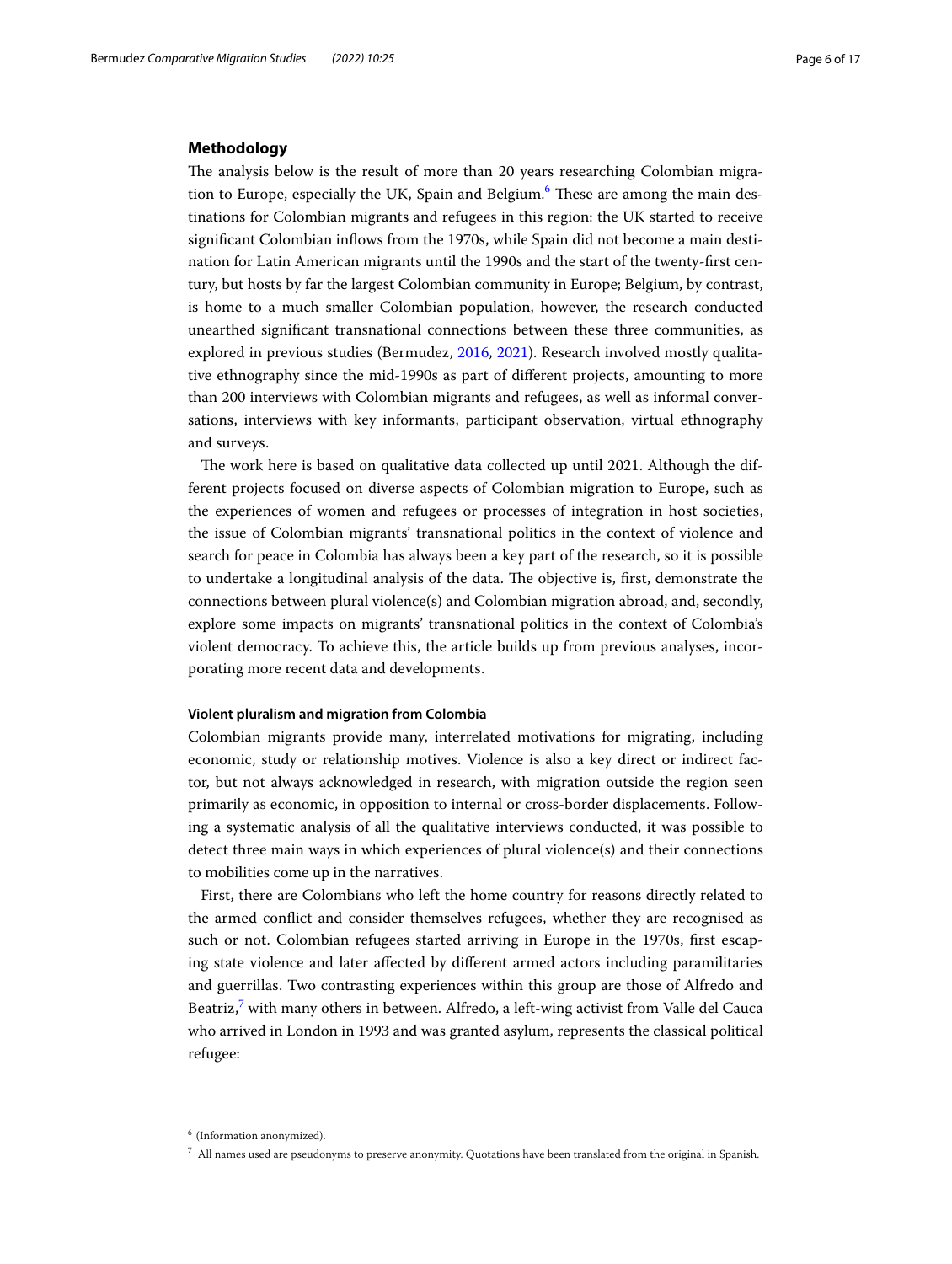*I participated in a left-wing political party, was totally opposed and critical of the government. I organized [theatre] workshops in working class neighbourhoods… we were detained and I spent four years in prison (…) accused of being… a leader in a guerrilla group (…) I came out, and was detained again eight months later, when participating in a 1st of May march… I had a lot, a lot of support from human rights organizations… Amnesty International recognized me as a political prisoner. So they gave me the ticket and I came.*

A direct victim of state-led political violence, Alfredo had a week to prepare and leave with his family for London, a place they did not know. The experience was deeply traumatic and caused a strong rupture in his life. Interviewed in 2005, Alfredo had rebuilt his life, worked for a refugee organisation and continued his activism transnationally, seeking to improve social and political life in Colombia, but felt despondent and wanted to return. His case shows as well the difculties inherent in transnational activism, as explored in the next section.

By contrast, Beatriz, who arrived from Cali in Madrid in 2001, followed later by her husband and children, left Colombia because of guerrilla violence and 4 years later (during the interview) was still waiting to regularize her migrant status. In Colombia, they owned a small business, and when they could not keep paying 'taxes' to the FARC guerrillas, they were threatened, prompting her displacement:

*over there we had buses, we had a taxi… (…) At the time we had good money, and then they started applying pressure… the guerrillas… they started to ask us for money… until it becomes, well we didn't have any more to pay… I told him [her hus*band] that I was coming to Spain... he did not want to leave... then I came, without *knowing where I would end up, what I was going to do or anything.*

When her husband joined her a few months later, after losing everything to the guerrillas and common criminals, they applied for asylum and 2 years later brought their children. But Beatriz was exposed to other violence(s) as well. Relations between the couple were already strained in Colombia, and there had been instances of domestic violence. When it restarted in Spain, she finally separated from him. This affected her negatively at diferent levels: while her husband obtained a residence permit through a regularization programme, she was still waiting; and she was the main person responsible for their three children, both fnancially and in terms of living arrangements, which made it harder to achieve economic security. Although she admitted to not having had much political involvement in Colombia, her precarious situation in Madrid did not leave any space or time for anything else. Her case shows how other types of violence like intra-familial abuse can become obscured by more public violence(s), but in fact are interrelated, with women often being more vulnerable. For Celestina (2006: 101), exposure to a decades-long confict can change perceptions of "normalcy", making (any type of) violence "an everyday cultural fact" (see also Waldmann, [2007\)](#page-16-10).

Second, there are Colombian migrants afected by the confict and other violence(s) indirectly or those who mentioned violence as a secondary factor for their migration. Their stories are very heterogeneous and include experiences like that of Tomás, a journalist who moved to London in 2001 with a student visa because he "needed a change". Later during the interview, he explained that this was the result of the pressure he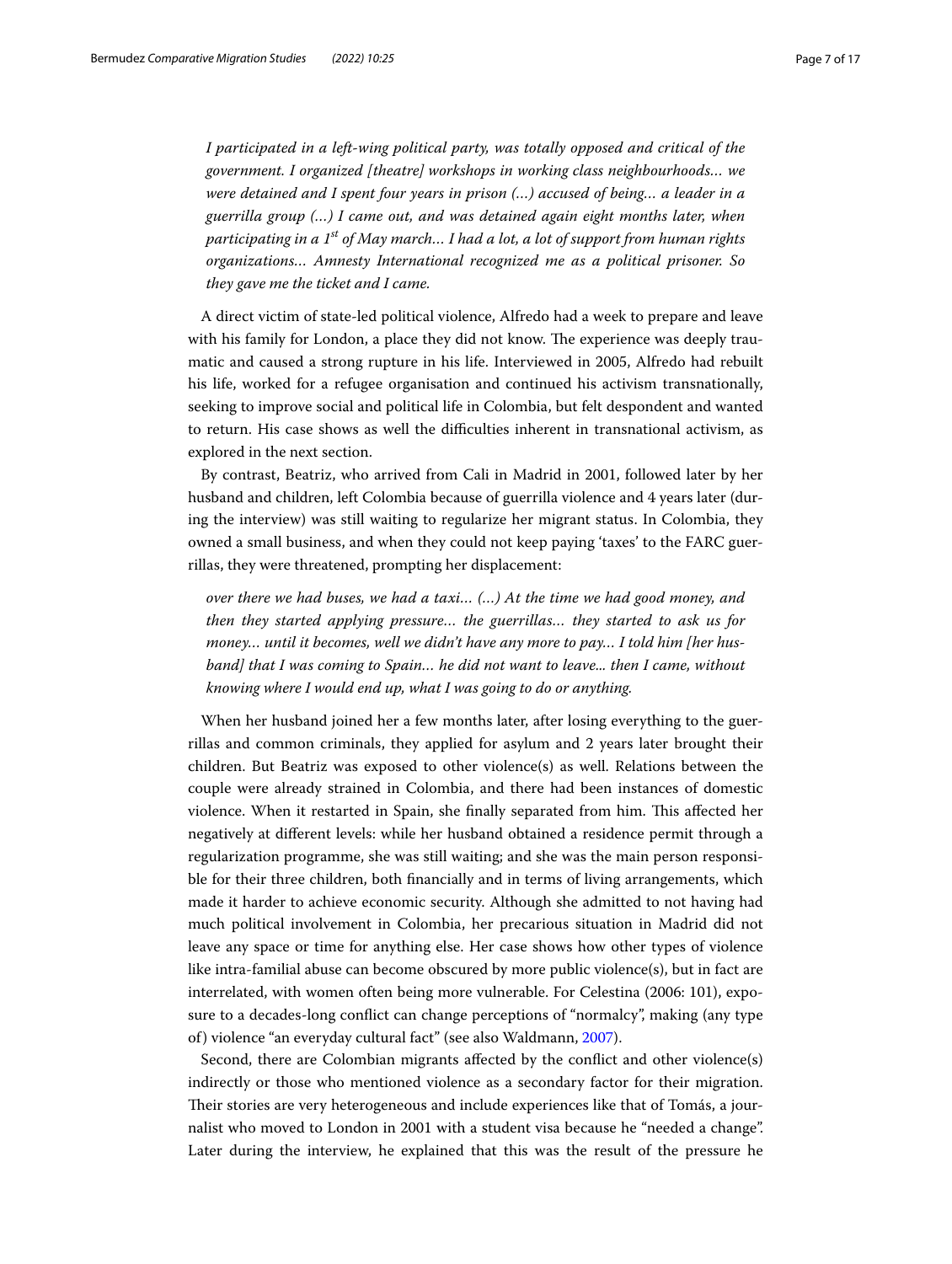and his colleagues, working as war reporters in some of the main hotspots in Colombia, received from armed groups: "the threats and diferent pressure applied by armed groups, including guerrillas, paramilitaries and drug traffickers, and even the state  $[\dots]$ our salaries were not worthy enough to risk our lives". However, Raquel, in Brussels since 1990, left her neighbourhood in Medellin tired of the violence of the drug mafas and police repression, but also to further her studies and ofer her daughters better options: "I had to live in a place that wasn't like this [her previous neighbourhood]". In other cases, people left Colombia escaping violence from unknown perpetrators, as it happened to Rocío, a school teacher from Cali who found herself in trouble after a colleague disappeared and was found dead. Rocío became the target of threats and persecution by unknown actors, leaving for the UK with her husband in 1997, where their application for asylum was denied because they could not prove who was after them or why:

*she [her colleague] was transporting weapons… and in one of this instances, a packet went missing, and well, she was never seen again… I began to look for information, but when the threats got very close, well, they were following me and they wanted me to give them money… asking if I wanted the same thing that happened to my friend to happen to me… We looked for help… and were told that no one could do anything because in Colombia most people live under threat by the guerrillas, paramilitaries or common criminals… that the best option was to leave the country for a while.*

What these stories have in common is how diferent types of violence by various armed actors contributed to diverse types of displacement, afecting ever wider sectors of Colombian society as violent pluralism expanded throughout the 90s and beginning of the new century; during this time of growing insecurity migration abroad became an increasing exit strategy (Guarnizo, [2006\)](#page-16-22). All of these violence(s), as seen next, will have an impact on levels of mistrust within the migrant communities, and in terms of rejection of politics, although not afecting everyone equally.

Tird, there are Colombian migrants who arrived in Europe to study, look for work opportunities, progress economically or join their loved ones. Tis group is the largest and most heterogeneous, coming from all parts of Colombia and social groups, and the majority of research has focused on them. Although violence is not a main part of their narratives, sometimes they talk about how it infuenced their lives or that of their families in Colombia. Stephanie, who migrated to the UK in 2002 with her British husband explained that her main purpose for emigrating was to progress economically and help her family in Medellin, but being abroad has allowed her to see the situation in Colombia diferently:

*I lived in a neighbourhood where every day they killed lots of people there, and they would tell us that it was the war between gangs… we got used to it, to be, well, running all day when shots were heard, also to not be able to sleep because many times the bullets would pierce the walls… we never tried to do anything […] and paying a tax, every eight days they came, well they said it was to, to look after the neighbourhood.*

Although people like Stephanie, from working class and poor urban areas, have been among the worst afected by plural violence(s), the wider impacts have touched every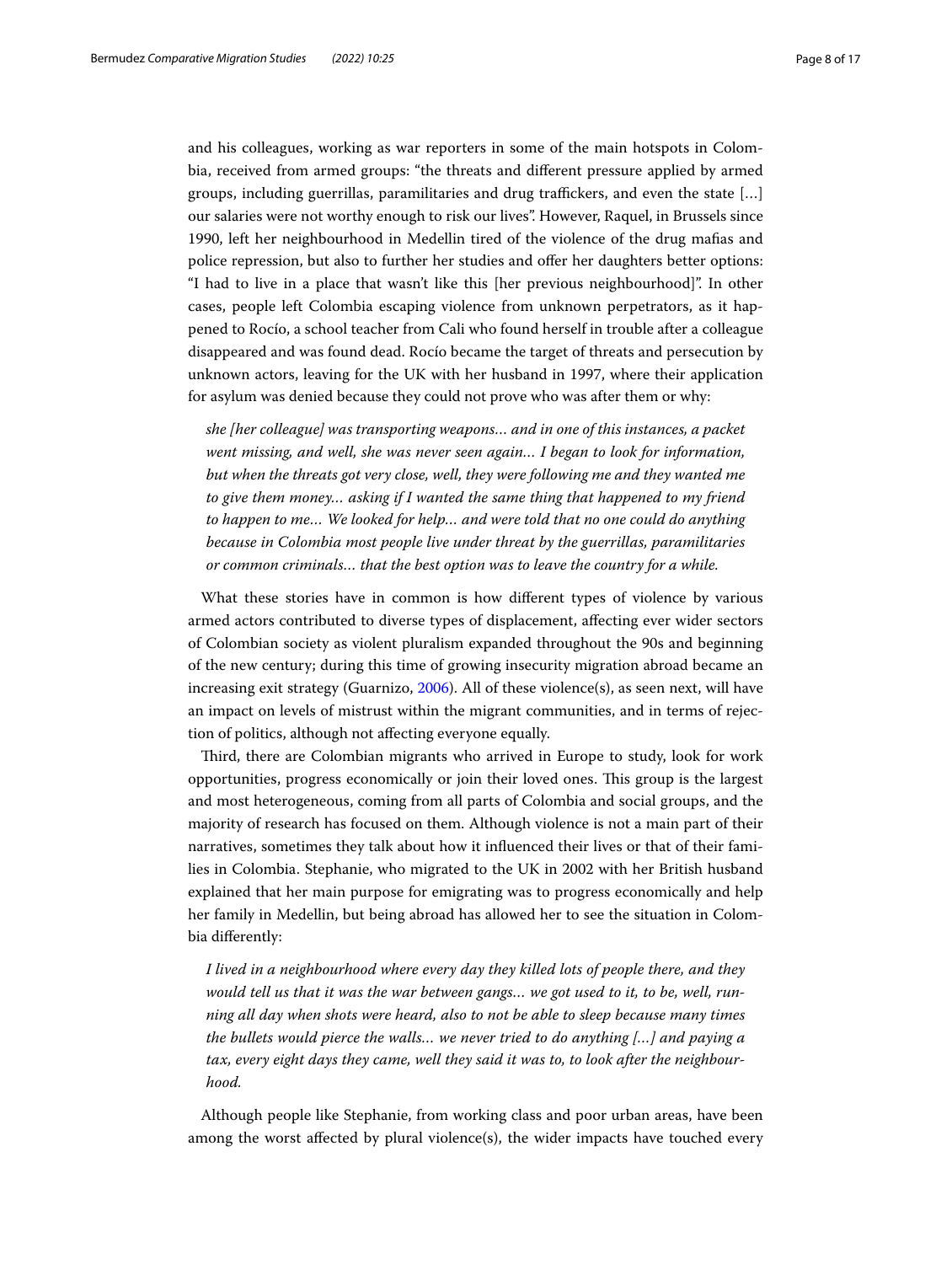part of the country and sector of society. Tus Alba, a young woman from Bogota who moved to London with her husband in 2005 to complete their postgraduate education, decided to stay partly because her area of work, development and social issues, was a dangerous profession in Colombia, as she knew from previous experience: "we worked in projects that hit a nerve with the large economic groups, that are in fact the ones financing the political system. Then you start running risks". Even interviewees not closely afected by the generalised situation of violence and insecurity, can fnd it emotionally draining, as Macarena, who arrived from Cali in Madrid in 2002 to study after obtaining a scholarship, exposes: "The social situation, the political situation in my country. It was very sad for me, it was the time when drug trafficking was causing atrocities... emotionally I felt sad". Macarena makes a connection with her personal circumstances in Colombia at the time, which included a traumatic break up: "I ended a relationship, it was very hard… I wanted to leave the country, start again from zero", somehow underlining the linkages between emotional turbulence in the private and public spheres.

As well as these cases, in many of the interviews and conversations with Colombian migrants and refugees, there are frequent references to other types of violence afecting their families and communities, including in the past, ofering a glimpse of a continuum of violence framing their lives. Bernardo, a refugee in Brussels since 2002, tells the story of how as a child, during *La Violencia*, his family had to fee from their land in the Tolima region, sufering several rural and urban internal displacements until as a young man he moved to Bogota to study. Later, his work as a student leader, lawyer and member of a left-wing political party forced him to leave the country several times, until settling in Belgium. While Blanca, who joined her husband in Madrid from Medellin in 2001 to progress economically, explains how the violence arrived in her small town of origin, in the cofee-growing area, afecting everyone: "everyone wants to have power… the *sicarios* [hired assassins], paramilitaries, guerrillas, they just keep forming armed groups".

These stories reflect the myriad ways in which plural violence(s) are crucial to understand displacement, not only internally but also abroad, as well as the day-to-day lives of these migrants and refugees, and their transnational political involvement. Levels and types of participation in democratic politics from abroad are going to depend, up to a point, on individual factors (as many other studies refect) as well as migrants' political capital, migration experiences and home and host contexts (Bermudez et al., [2014](#page-15-9)), but also, as explored next, on the impact of these intersecting violence(s) on trust and belonging.

## **Trust, belonging and transnational politics**

Exposure to plural violence(s) has had diverse impacts on the day-to-day lives of Colombian migrants in Europe, both in relation to the home and host countries. In his work in Barrancabermeja, Gill ([2014:](#page-16-14) 32–33) mentions how violence led to new "silences, ruptures, understandings, and ways of living" and the fragmentation of previous solidarities. Studies among the internally displaced also refect the "fear, mistrust, silences" and "avoidance" of the past caused by these experiences, as well as the impact of violence on solidarity networks and confict resolution (Zuluaga, [2016:](#page-16-23) 72–73). Nevertheless, as mentioned earlier, even in these unfavourable circumstances, there are instances of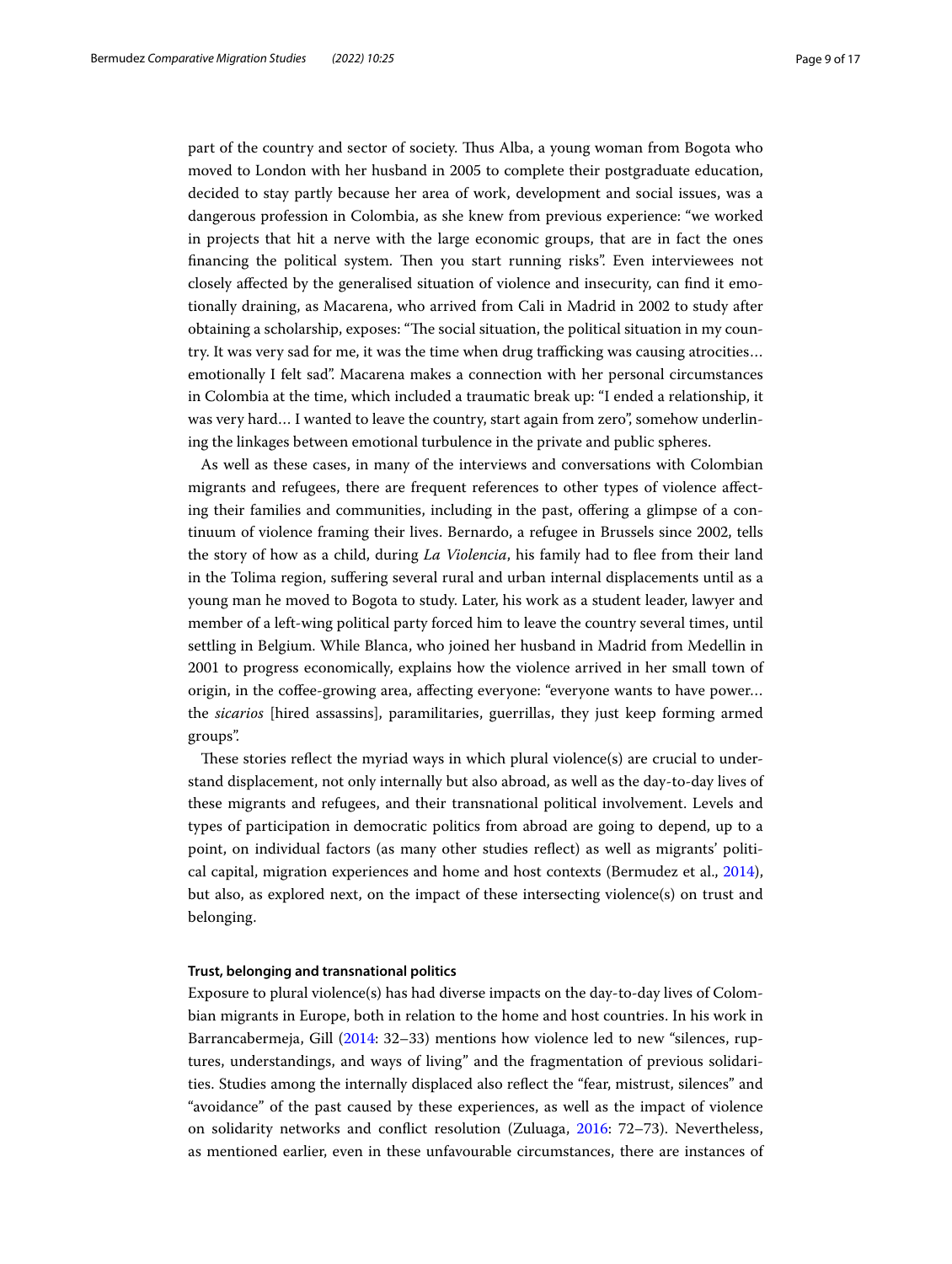collective resistance. Fear, mistrust and fragmentation can afect relations in the communities afected as well as their new places of settlement, but also more wider as people feeing violence are received with suspicion. For Colombians displaced or migrating abroad, they might gain in terms of lesser exposition to violence, but at the same time have to confront a more unfamiliar (and sometimes hostile) environment. Research with Colombian communities abroad emphasises how these are crisscrossed by strong mistrust and divisions that prevent solidarity, both in their day-to-day workings and in transnational connections, afecting political participation (Guarnizo et al., [1999\)](#page-16-17). Tis is blamed on class hierarchies, regional diferentiations and plural violence(s) in Colombia, as well as the stereotypes faced abroad. However, these studies do not explore in depth how violence continues to afect daily lives and the impact on belonging and democratic politics.

Many migrants and refugees in Europe talked about feelings of (in)security that refect the deep impressions left by violence, and how being abroad helped to 'de-normalise' it. As well as the case of Stephanie above, who was only able to see fully the violence she was exposed to in Medellin from the calmness of London, others like Javier, a journalist from the same city who fed to Madrid for the second time in 2001 due to threats to his life, recalls early experiences abroad that underline this:

*friends invited me to a country house… we were on the road and I felt like a sense of anguish, and I didn't know why… on the way back I realised something, that the anguish was due to the road we were in being empty, and here, it is ok, but in Colombia an empty road means that something is going on… you get used to living with those fears… and you live it as if it is a very normal thing.*

Macarena, mentioned before, also talks about what the security of living in Spain, despite not earning enough to maintain herself and her son, means to her: "to go to… a park, the *Retiro*, with my son, feeling at ease because there is not going to be a killing, nothing is going to happen to him because of a lost bullet". Tus, as Celestina ([2016](#page-15-2): 106) argues, security for people exposed to long-term, pervasive violence "involves a subjective dimension". Being in contact with other co-nationals in the diaspora, especially if they do not know them well, can be seen as a potential threat to such security, while in other cases it can offer comfort and support, depending on histories of violence and conditions in the host country. For Roy, in Brussels since 1999 after joining his wife, who emigrated looking for work, and with a secure migrant status, relations with other Colombians are important, they help him feel closer to his culture and mitigate the "sadness that there is in this country": "At the beginning there was a lot, a lot, a lot of coming together… to organise a party to help one person or another who was in a bad situation (…) I like being… with my own people, my people, with Colombians".

It seems that in contexts where cultural diferences with the home country are perceived as greater, and the migrant community is smaller, like in Brussels, they tend to rely more on each other. Colombians in London also speak of a greater sense of community at the beginning, when they were a smaller group consisting partly of refugees collaborating with other Latin American exiles: "now we are not so united, we are disunited, there are lots of people, lots of problems… and people don't want to mix with each other" (leader of Latin American Organisation, 2006). As migration increases, more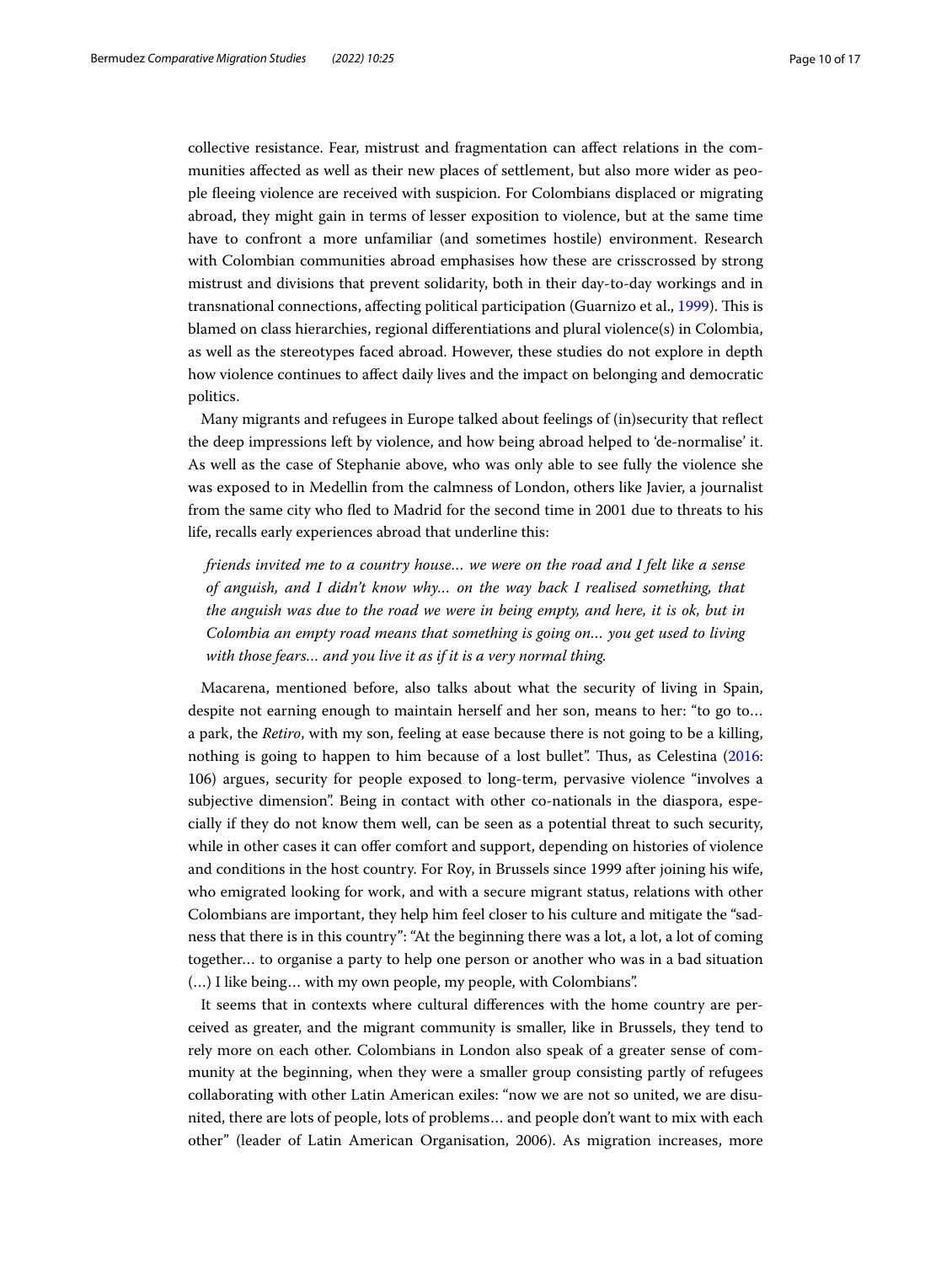divisions appear, between refugees and economic migrants, between diferent types of refugees feeing diverse violence(s) or along class and other social markers, and as the situation in the home country deteriorates, mistrust, fear and silences travel within the diaspora. Margarita, who arrived in Spain in 2005 after living in another country frst, left Colombia (Bogota) originally to travel and earn money. In her frst destination abroad the Colombian community was small and people felt close to each other, especially the women, most of whom worked in domestic service. In Spain she keeps in contact with friends from before spread over diferent cities now, but is careful not to get together with other Colombians or participate in community activities for two main reasons: there are "very dangerous people" and others involved with drugs within the community, and because she does not have a regular migrant status and fears deportation. The sense of mistrust and fear can be more potent among those fleeing violence, given suspicions that other Colombians can be part of the armed group behind their displacement. A fear that Isaac, in Madrid, half-jokingly calls "paranoid" but that has been backed by cases of people receiving threats or being monitored in exile (Bermudez, [2021](#page-15-1)). Isaac, from Medellin, left Colombia in 2001 because of his left-wing political and artistic activities, after becoming a target of paramilitary threats. In his narrative, he talks about how *La Violencia* impacted on his father's family, originally from a rural area, and how levels of criminal violence make it even harder to live in his country, thus interlinking diferent types of violence: "you don't know who is going after you, it could be your own neighbour, a relative". This situation translates into general mistrust abroad:

*I don't have many relations with [Colombians here]… sadly we have a very bad reputation… there is another thing, I have been told to be very careful, being told to try and not go to the embassy or the consulate… and when I am asked by someone from Colombia, try not to tell them much about my history, because maybe the tentacles of those people reach here.*

The multiple violence(s) experienced leave Colombians abroad in an ambiguous belonging situation, since for most their real home is back 'there', even when they have lived abroad for a signifcant period and acquired other nationalities (Bermudez, [2020](#page-15-10)), but at the same time return is not considered an actual (rather than wished) possibility (Bermudez and Paraschivescu, [2021](#page-15-11)) even when facing severe socioeconomic insecurity in the host society (Bermudez,  $2019$ ). These ambiguities have a reflection on transnational politics (Bermudez and Paraschivescu, [2021\)](#page-15-11). Arias and Goldstein [\(2010\)](#page-15-4) make a connection between violent pluralism and the quality of citizenship, presenting how extreme levels of diferent violence(s) in many Latin American formal democracies result in unequal access to citizenship and exclusion, which can be understood here in reference to both "state-based" and "society-based" notions of citizenship (Fox, [2005](#page-16-21)). More particularly, they focus on how the politics of violence afects "lived political experience" and its impact on "political practice and subjectivity" (Arias & Goldstein, [2010](#page-15-4): 4). Taken into account both formal and informal political practices, we can explore this in the case of the Colombian communities in Europe.

First, if electoral politics is to be taken as an indicator of the health of a democracy or a refection of citizen behaviour, then Colombia does not fare well. Despite its claim to have one of the most stable electoral records in the region, abstention rates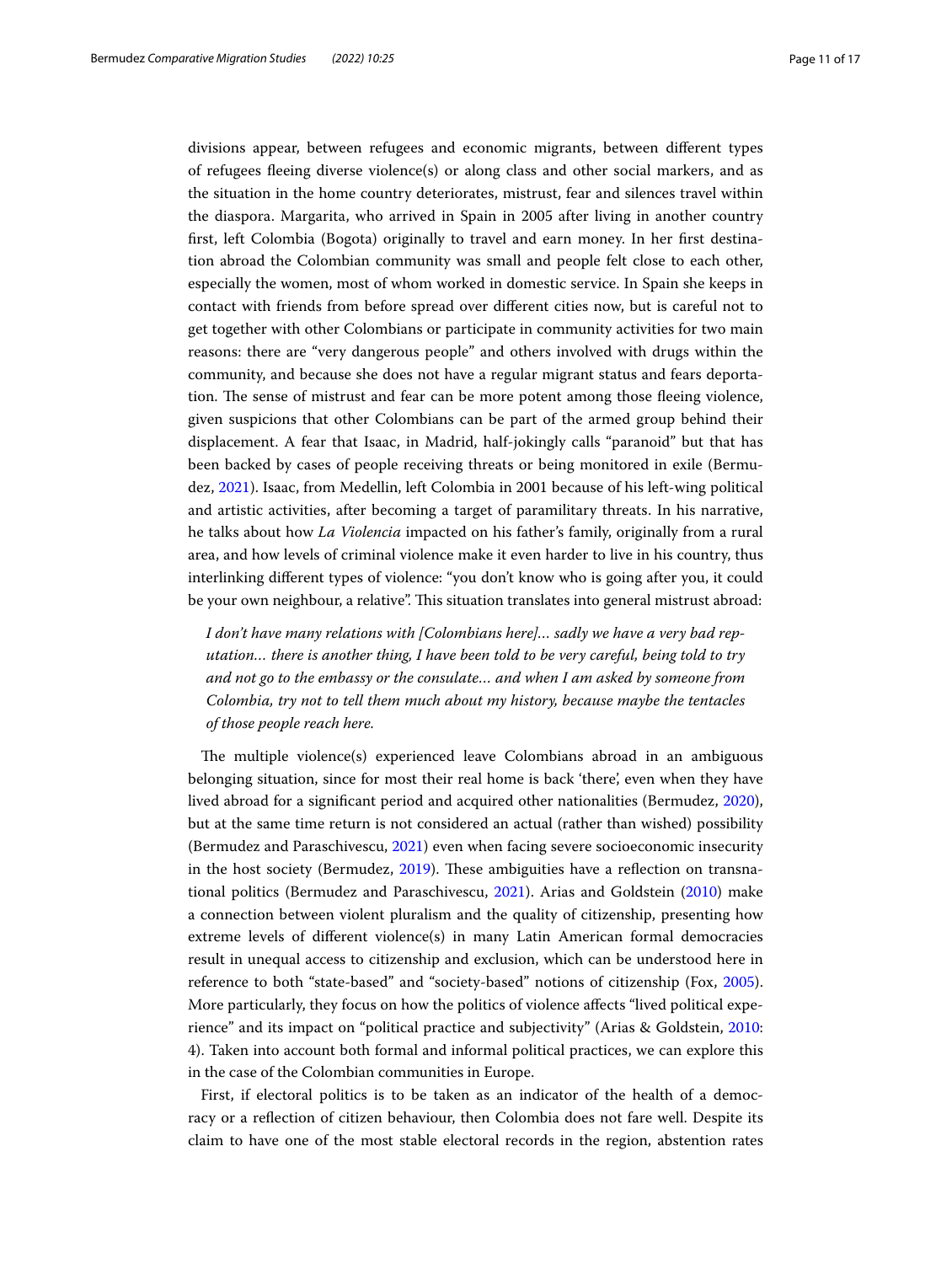are comparatively high(voting is not compulsory), especially in the case of the 'external vote' (Escobar & Gómez Kopp, [2015\)](#page-16-24). Although there are many factors explaining electoral abstention from abroad, including administrative and bureaucratic barriers and migrants' living conditions, among many interviewees in Europe mistrust and rejection of politics was important, especially among those with lower political capital and histories of violence and exclusion. There are cases of both continued silences and ruptures, with some Colombians feeling outside formal politics or overtly rejecting elections as refections of the corruption, exclusion and violence experienced ("nothing changes"), while others found themselves disconnected from the political realities of the country while abroad, purposely or due to their circumstances:

*in Colombia, to be a good politician, one has to be, let's say corrupt… a friend of mine entered politics… since he didn't let himself be corrupted, he was killed (Vicente, from Trinidad, a small town in Valle del Cauca, in London since 2014 after living in Spain frst, looking for better economic opportunities);*

*No, never, ever, ever [voted in elections] (…) when there is such a huge level of corruption, it doesn't matter… so I have never done it (Dylan, from Medellin, in Brussels since 2012, having arrived from Spain escaping the economic crisis, where he moved to travel and work);*

In Colombia I participated in lots of marches, which had to do with drug traffick*ing issues (…) corruption, Uribismo [support for former president Uribe], paramilitaries, etc. However, I have never voted (Rufo, from Bogota, in Madrid since 2010, where he arrived to join his Italian wife).*

Both Vicente and Dylan represent cases of migrants who left the country in search of opportunities they could not fnd in Colombia, while the former makes a direct link between politics and violence. Also, for Dylan and Rufo there is continuity in their disconnection from electoral politics in Colombia, but not from politics in general, since they confrm their interest in what happens in the country and have experience of participating in informal politics (marches, etc.). Moreover, Rufo explains that his views about formal politics, after his experiences in Spain during the 2008 economic crisis, are changing (he is becoming more involved), highlighting the importance of contexts of settlement:

*right now I am following Podemos [new left-wing Spanish political party] (…) little by little I feel like a political being, like all the people who start waking up to a conscience that, let's say, I didn't have before… in Colombia, in general, there is like a huge discrediting of politics … democracy in Colombia doesn't work… because of that, I was never interested in participating, beyond demonstrating against things I did not agree with, but… I never got interested in voting.*

Continuity is also common among interviewees who voted and participated in electoral politics in Colombia and abroad, since they see it as a right and/or duty. For others, by contrast, being away from the home country encouraged disconnection. This rupture can be the result of a desire to leave behind past violence(s), as for Manuel and Pepa, a couple with two children from the cofee-growing area (*eje cafetero*) who sought asylum in Madrid (she arrived in 2000, and he and the children the following year), after their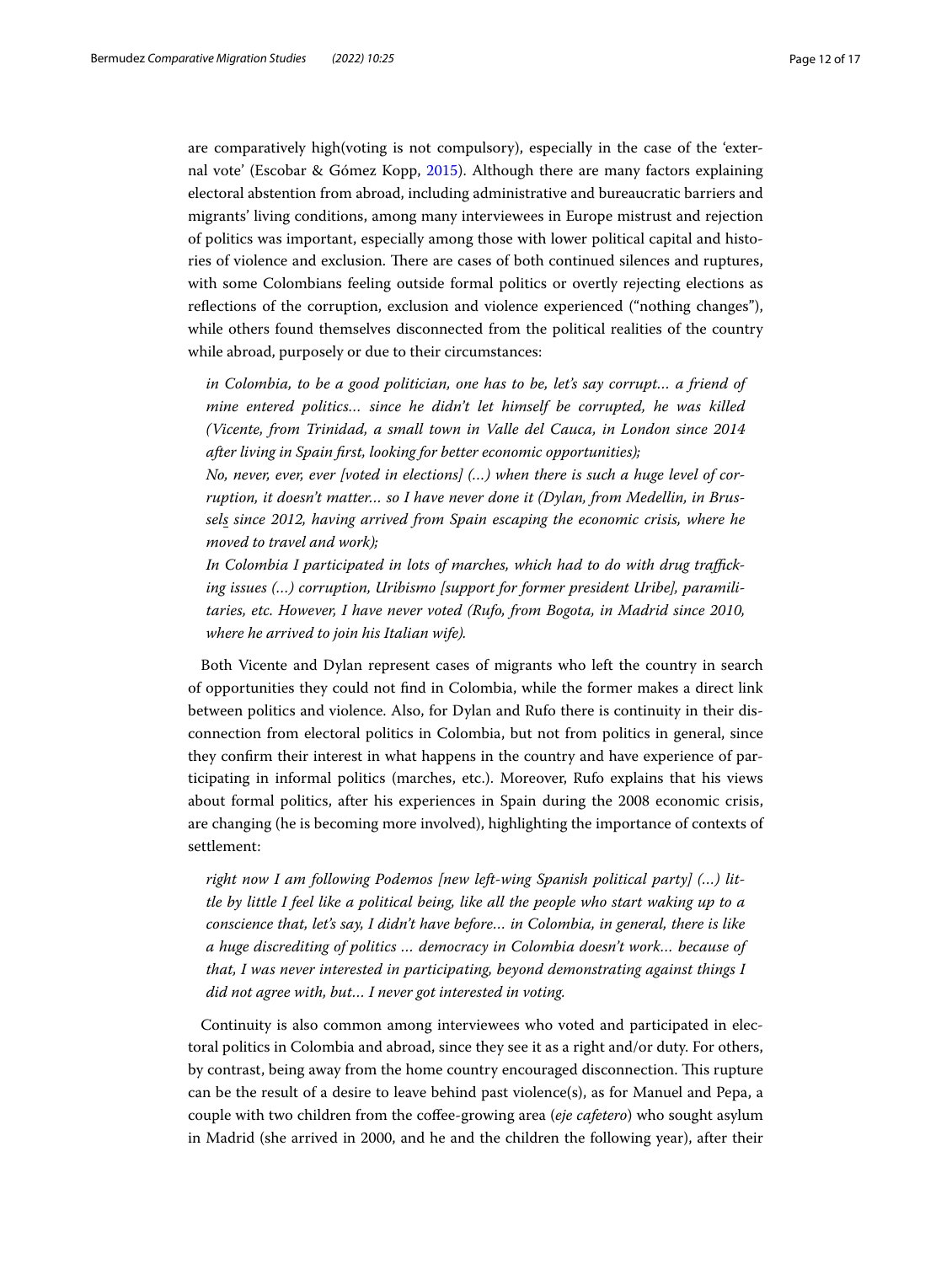lives were in danger following Manuel's election as town councillor. Interviewed 5 years later, through their narrative there is ample evidence of the sense of security gained, and the fear of losing this. Pepa explains that for them "security is fundamental", that at least their lives are safe. Manuel adds that they are still experiencing the "secondary efects" of what happened to them in Colombia and as a result have abandoned all political work: "I have separated myself [from all that]  $(...)$  we are very isolated... very resistant to participate in things".

At the same time, for other Colombians in the diaspora, contributing to solving the problems in the home country, including violence, is important. A strong sense of home and citizenship belonging (Celestina, [2016](#page-15-2)) can spur transnational political participation in formal and informal activities. Tis tends to be more prevalent among people who were active in Colombia, including refugees and migrants from higher social classes, people who feel part of the political system in the home country (whether as supporters or opponents of the government—see Bermudez, [2016\)](#page-15-3). Flor, a young upper-middle class woman from Bogota who moved to Europe to further her postgraduate studies and lives in Madrid since 2003, talks about how her generation, having sufered diferent violence(s), is "very committed". Being away from Colombia has made her more active defending her country and involved: "I believe it is like a debt that one has with the country… the minimum that those people away from the country can do is work harder for it". In her narrative, Flor, a member of the Conservative party in Colombia (like her family) and supporter of the Uribe government (in power at the time), expresses the divisions and conficts along class and ideology within the migrant community in Madrid, and how angry she is about the bad image of Colombia this presents. Partly in response to this, diferent Colombian governments have implemented policies aimed at engaging the diaspora politically 'from above', which, up to a point, has fuelled greater participation (Bermudez, [2014](#page-15-13)). For some politically-active Colombians abroad also, being freer from the threat of violence makes it easier to participate and 'de-naturalise' associations between politics and violence. Here, the experience of living in another democracy, less conflictive or corrupt, can be a major influence. This is the case for Nora, a young upper-middle class woman from Barranquilla who went to Europe to study (and get away from a relationship), arriving in London in 2004, with previous experience of direct involvement in party politics (Liberal party). For her, the heterogeneity of the Colombian migrant community, contrary to what Flor thinks, is an opportunity:

*the important thing is that there are spaces for tolerance… in Colombia there is such a plurality of ideas because we are so diverse… that sometimes… unity is very diffcult, but … if people could tolerate each other and talk… take advantage of the space here, in England, for instance, to do that, in a tranquil space where it is possible to discuss, where there are no bad ones, and we abandon [the idea of] the bad and the good… that your thinking is as worthy as mine.*

The influence of contexts of settlement on diaspora or migrant transnational politics, in the case of Colombia, has been approached as well in other studies, for instance, in Argentina, highlighting the importance of 'gaining distance' from the situation in Colombia, but also of contact with other experiences of political violence and state terrorism (Hernández, [2012\)](#page-16-25). Work has looked at how diasporas and transnational communities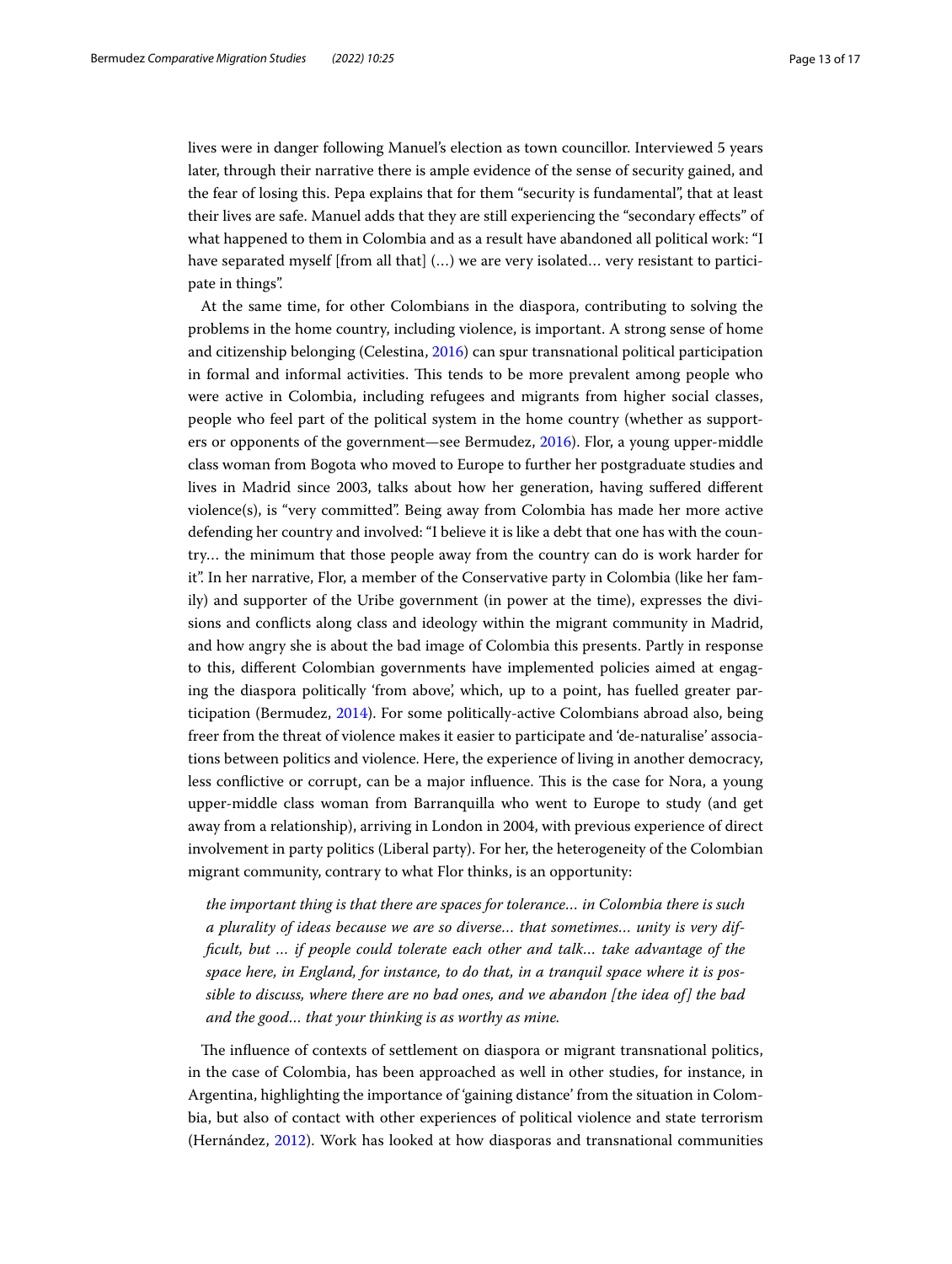can be important for ending (or perpetuating) violence and confict at home (Cochrane et al., [2009\)](#page-16-26). The recent peace accords in Colombia are a good example. During the research in the UK and Spain in 2005–2007, at the time of Uribe's democratic security agenda, with its emphasis on defeating the guerrillas militarily, and following the failure of previous peace processes, interviewees in Europe in general were wary of being able to infuence what was happening in the home country. Even among those involved in collective initiatives and supporters of a negotiated end to the confict, talk of divisions and lack of interest from a majority of migrants was prevalent (Bermudez, [2011\)](#page-15-14). Still, the start of the new peace process under later president Santos generated new hopes and organised efforts from abroad (Martínez Leguízamo, [2017\)](#page-16-27). These efforts were, for instance, key in including victims of the armed confict abroad in the peace negotiations and in legislative initiatives such as Law 1448 (Law of Victims). During the 2016 peace plebiscite in Colombia, a slight majority of those who voted in Colombia said NO to the accords with the FARC (50.2%), compared to a majority who voted YES from abroad (54.1%). Although participation rates were low, 37% and 14% of those registered respectively, in Europe support for YES was higher, ranging between 68.5% (UK) and 96.3% (Norway) (Bermudez, [2021\)](#page-15-1). Following the approval of the accords, the work done by organisations with victims of the violence in the diaspora, including the Truth Commission (CEV in its Spanish acronym), to bring to light the experiences of Colombians who left the country feeing the confict, has also opened up new spaces for breaking silences, generating trust and cooperation between diferent types of victims of the plural violence(s) afecting Colombia and migrants in general, as well as strengthening bridges with the home country. These initiatives offer a significant potential to create a non-violent, more democratic society (at home and abroad), as the group *Mujer Diáspora* (Women Diaspora), created in 2015, argues:

*Along the last few decades, millions of men and women left Colombia looking for a better future… At a time when Colombia faces the task of rebuilding its historical memory to overcome a violent past and create a future in peace, the Colombia living abroad –the diaspora- feels the need to participate in this collective responsibility. The migratory process has equipped the diaspora with experiences, capacities and knowledge with a great potential to contribute to the transition to a more inclusive and democratic Colombia. (Conciliation Resources, [2017:](#page-16-28) 3).*

## **Conclusions**

The tentative concepts of violent democracies and violent pluralism, based on different types of pervasive violence(s) committed by plural armed actors in pursuit of or to contest power, can be applied to Colombia, a country immersed in violence for most of its recent history. Although the focus has been on the armed confict between the state, guerrillas and paramilitaries, political violence interrelates with drugs-related and other criminal and social violence(s). Thus, the recent peace accords with the FARC, the largest and oldest guerrilla in the country, generated new hopes of a more peaceful future. Colombians abroad, many of them displaced directly or indirectly by multiple violence(s), play a significant role in such a context. The narratives of the three groups of migrants and refugees interviewed in Europe over the last 2 decades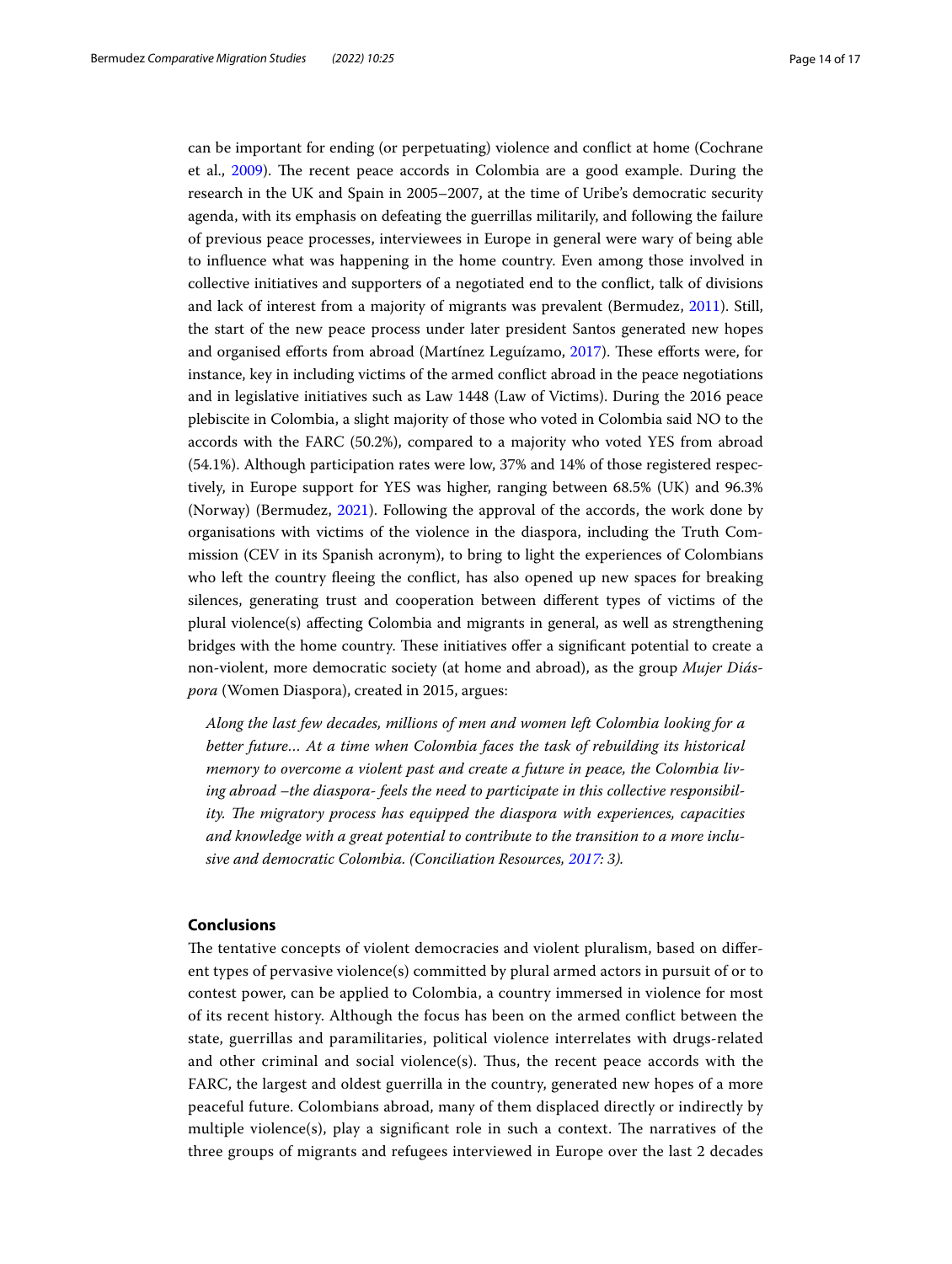exposed here contain multiple references to the violence(s) experienced in the home country and security gained in host societies despite facing many difficulties. As in Colombia, violence and other diferences have contributed to mistrust, fear and weakened solidarities within the diaspora, complicating citizenship and place-belongingness, but they have also spurred individual and collective action to bring peace. Tis means both continuities and ruptures in silences and political behaviour, with some migrants remaining sceptical and averse to participating in what they consider a corrupt, violent democracy at home, while others see their new settings in the host society and recent transformations in Colombia as opportunities to do things diferently. For refugees and others escaping violence, trust is harder to rebuild but at the same time their political capital draws them towards collective action; those who have always felt part of the system are also encouraged to continue their political involvement transnationally. On the other hand, among the excluded, place-belongingness can remain strong while practices of citizenship are weak.

The recent peace process created the space for the Colombian diaspora to make visible their experiences and work towards creating new spaces of tolerance and action to contribute to a more peaceful, democratic society, both in Colombia and abroad. However, the challenges are many. In the post-accords period violence continues to infuence politics, with data for the 2019 local elections in Colombia showing levels of violence as high as previously, which in turn reduces electoral participation (Albarracín et al., [2020](#page-15-15)). Armed groups, political and criminal, continue to operate, and the increase in assassinations and threats against social and community leaders has led to new outflows of asylum seekers (Bermudez, [2021](#page-15-1)). This makes organised efforts from abroad towards peace and a more inclusive democracy at home harder, while at the same time the new spaces of tolerance and cooperation generated as a result of the peace process can provide support for new arrivals and people struggling for the same objectives in Colombia. An example of this is the numerous marches and other activities organised by Colombians in diferent countries abroad to denounce state repression of civil society in the latest protests against the government in Colombia (El Tiempo, [2021\)](#page-16-29). With ample representation of young people, the messages broadcast in these marches abroad—"they are killing us", "Colombia continues to resist", "Far away but not absent"—suggest a new, more active diaspora intent on breaking the links between violence and politics and supportive of a more inclusive democracy. With new elections due in 2022, it remains to be seen if transnational migrant politics will continue to be focused more in the informal sphere, while the external vote continues low.

#### **Abbreviations**

FARC *Fuerzas Armadas Revolucionarias de Colombia*—Revolutionary Armed Forces of Colombia

#### UK United Kingdom

UNHCR United Nations High Commissioner for Refugees

### **Acknowledgements**

I would like to thank all the institutions, funding bodies and participants that made this research and article possible. My gratitude goes also to the editor of this Article Cluster (Clarisa Perez-Armendariz) for organising it and all the guidance provided, as well as to the Journal editors and external evaluators for their feedback.

### **Author contributions**

AB is responsible for the full article. The author read and approved the fnal manuscript.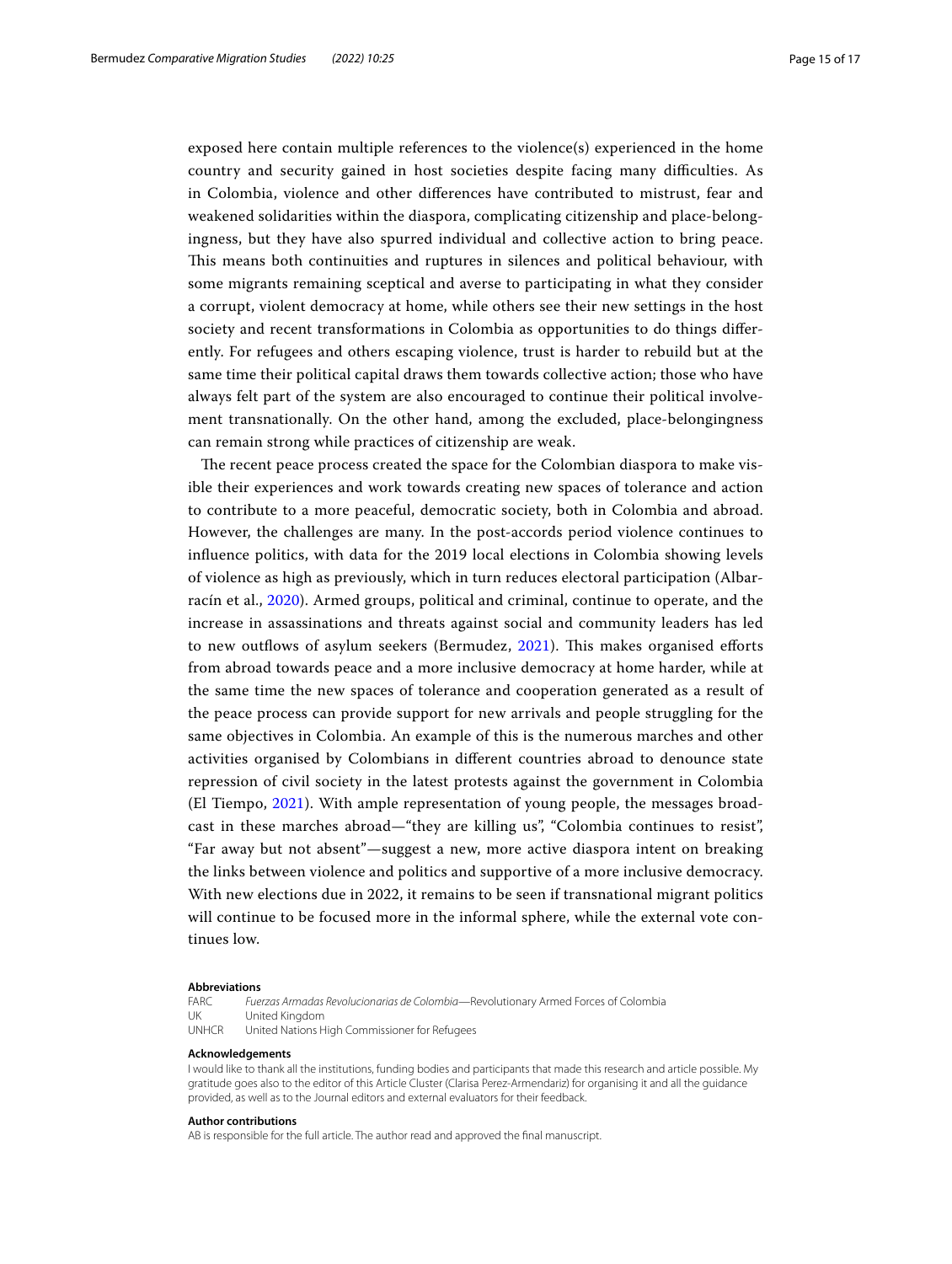### **Authors' information**

Anastasia Bermudez is a senior researcher/lecturer studying Colombian migration to Europe in the midst of violence and search for peace since the mid-1990s. She is currently afliated at: (1) Department of Social Anthropology, Universidad de Sevilla. (2) CEDEM, Université de Liège. (3) IEAL, Universidad de Sevilla.

#### **Funding**

This article is the result of the following funded research: "Gender and Forced Migration: The Experiences of Colombian Refugees Living in London" and "Political Transnationalism, Gender and Peace-building among Colombian Migrants in the UK and Spain" (funded by Economic and Social Research Council (ESRC), UK); "Transnational voting practices among migrants: the Colombian 2010 elections from the UK and Spain" (funded by British Academy, UK); "Crisis, migration and integration: the experiences of Colombian migrants in Madrid, London and Brussels" (funded by Marie Curie-COFUND, Université de Liège, Belgium); "New intra-EU mobilities: decisions around work, family and politics among Spanish transmigrants" (funded by Ministerio de Ciencia, Innovación y Universiades, CSO2017-84618-P, Spain); "Ethnic, media and ideological landscapes in Europe. Multi-level analysis of the impact of migration and asylum on values from a gender perspective" (MIGRASCAPE—funded by Fondos FEDER Andalucía 2014–2020, US-1260419, Spain).

#### **Availability of data and materials**

Data sharing is not applicable to this article as no datasets were generated or analysed during the current study.

## **Declarations**

### **Competing interests**

The authors declare that they have no competing interests.

Received: 12 January 2022 Accepted: 30 May 2022 Published online: 15 June 2022

#### **References**

- <span id="page-15-15"></span>Albarracín, J., Milanese, J. P., Valencia, I. H., & Wolf, J. (2020). *Violencia y participación electoral en el posconficto*. Friedrich Ebert Stiftung. [http://library.fes.de/pdf-fles/bueros/la-seguridad/17018.pdf](http://library.fes.de/pdf-files/bueros/la-seguridad/17018.pdf). Accessed January 7, 2022.
- <span id="page-15-6"></span>Ardila Muñoz, D. (2004). *Participación de la sociedad civil en la construcción de la paz en Colombia en el marco del proceso electoral*. Centro de Investigación para la Paz (CIP-FUHEM). [http://www.indepaz.org.co/wp-content/uploads/2013/](http://www.indepaz.org.co/wp-content/uploads/2013/04/participaci%C3%B3n-soc-civil-Dorys.pdf) [04/participaci%C3%B3n-soc-civil-Dorys.pdf](http://www.indepaz.org.co/wp-content/uploads/2013/04/participaci%C3%B3n-soc-civil-Dorys.pdf). Accessed May 24, 2022.
- <span id="page-15-4"></span>Arias, E. D., & Goldstein, D. M. (2010). Violent pluralism: Understanding the new democracies of Latin America. In E. D. Arias & D. M. Goldstein (Eds.), *Violent democracies in Latin America. The cultures and practices of violence* (pp. 1–34). Duke University Press.
- <span id="page-15-14"></span>Bermudez, A. (2011). The "Diaspora Politics" of Colombian Migrants in the UK and Spain. *International Migration*, *49*(3), 125–143.
- <span id="page-15-13"></span>Bermudez, A. (2014). El vínculo de los Estados con sus ciudadanos en el exterior: el caso de los migrantes colombianos en Europa. Naveg@mérica. *Revista electrónica editada por la Asociación Española de Americanistas, 13*. [http://revistas.](http://revistas.um.es/navegamerica) [um.es/navegamerica](http://revistas.um.es/navegamerica) (ISSN 1989-211X).

<span id="page-15-3"></span>Bermudez, A. (2016). *International Migration, Transnational Politics and Confict. The Gendered Experiences of Colombian Migrants in Europe*. London: Palgrave Mcmillan.

- <span id="page-15-12"></span>Bermudez, A. (2019) "Las 'crisis' en Europa y la migración colombiana: historias de 'prácticas posibles' desde Madrid, Londres y Bruselas". En Pardo, F. (ed) América Latina en las dinámicas de la migración internacional. Perspectivas críticas. Bogotá: Universidad Externado de Colombia.
- <span id="page-15-10"></span>Bermudez, A. (2020). Remigration of 'new' Spaniards since the economic crisis: the interplay between citizenship and precarity among Colombian-Spanish families moving to Northern Europe. *Ethnic and Racial Studies*, *43*(14), 2626–2644.
- <span id="page-15-1"></span>Bermudez, A. (2021). *Informe sobre la diáspora colombiana en Europa y su relación con el conficto armado en Colombia*. Barcelona: ICIP.
- <span id="page-15-11"></span>Bermudez, A., & Paraschivescu, C. (2021). Diverse ways of thinking and performing return migration: Colombians and Romanians in Europe. *International Migration*, *59*(3), 177–191.
- <span id="page-15-9"></span>Bermudez, A., Escriva, A., & Moraes, N. (2014). Political Participation of Latin American Migrants in Andalusia: Opportunities and Constraints. *Migraciones Internacionales*, *7*(3), 73–98.
- <span id="page-15-8"></span>Bermudez, A., Lafeur, J. M., & Escriva, A. (2017). Contribuyendo a la democracia en países de origen: el voto externo de los migrantes andinos. *América Latina Hoy*, *76*, 35–54.

<span id="page-15-5"></span>Briceño-León, R. (2008). La violencia homicida en América Latina. *América Latina HOy, 50*, 103–116.

- Caballero, A. (n.d.). *Historia de Colombia y sus oligarquías (1498–2017)*. Biblioteca Nacional de Colombia. [https://reddebibli](https://reddebibliotecas.org.co/sala-lectura/historia-de-colombia-y-sus-oligarqu%C3%AD-1498-2017) [otecas.org.co/sala-lectura/historia-de-colombia-y-sus-oligarqu%C3%AD-1498-2017.](https://reddebibliotecas.org.co/sala-lectura/historia-de-colombia-y-sus-oligarqu%C3%AD-1498-2017) Accessed October 29, 2020.
- <span id="page-15-7"></span>Carreras, M., & Irepoglu, Y. (2013). Trust in elections, vote buying, and turnout in Latin America. *Electoral Studies, 32*(4), 609–619.
- <span id="page-15-0"></span>Castillo-Ospina, O. L. (2013). Colombia: Not the oldest democracy in Latin America, but rather a fake one. In B. Howe, V. Popovski, & M. Notaras (Eds.), *Democracy in the South: Participation, the state and the people* (pp. 45–68). United Nations University Press.
- <span id="page-15-2"></span>Celestina, M. (2016). Violence and place-belongingness. Myths and realities of violence in Colombia. In K. Howard & J. H. Peterson (Eds.), *Linking political violence and crime in Latin America, myths, realities and complexities* (pp. 97–115). Lexington Books.